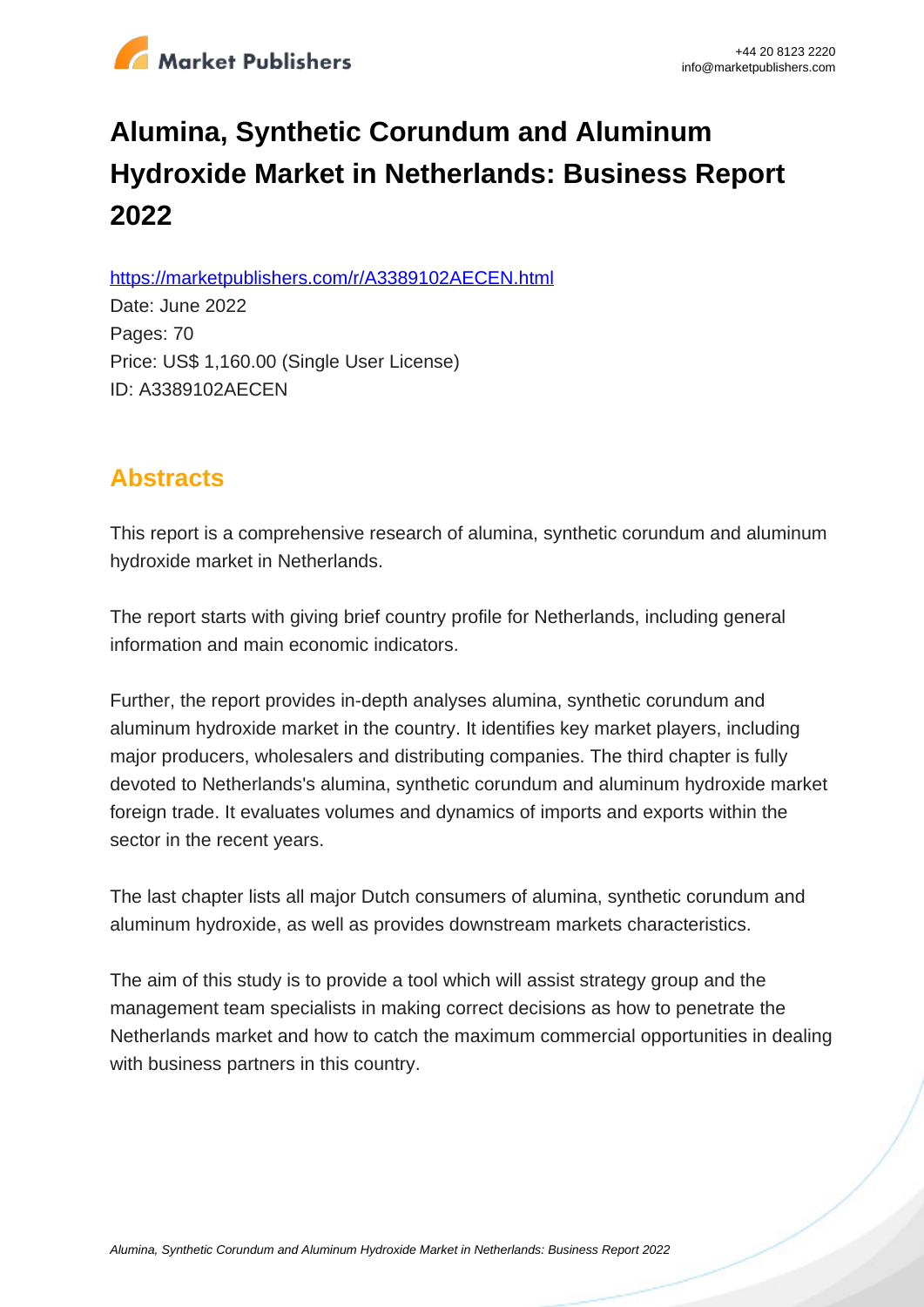

# **Contents**

#### **1. NETHERLANDS PESTEL ANALYSIS**

- 1.1. Political Factors
- 1.2. Economic Factors
- 1.3. Social Factors
- 1.4. Technological Factors
- 1.5. Environmental Factors
- 1.6. Legal Factors

## **2. ALUMINA, SYNTHETIC CORUNDUM AND ALUMINIUM HYDROXIDE MARKET IN NETHERLANDS**

2.1. Overview of alumina and aluminum hydroxide market

2.2. Producers of alumina, synthetic corundum and aluminum hydroxide in Netherlands, including contact details and product range

- 2.2.1. Producers of alumina (aluminum oxide) and synthetic corundum
- 2.2.2. Producers of aluminum hydroxide, activated aluminum oxide

### **3. NETHERLANDS'S FOREIGN TRADE IN ARTIFICIAL CORUNDUM, ALUMINIUM OXIDE AND HYDROXIDE**

- 3.1. Export and import of aluminum oxide
- 3.2. Export and import of synthetic corundum: volume, structure, dynamics
- 3.3. Export and import of aluminum hydroxide

#### **4. MAJOR WHOLESALERS AND TRADING COMPANIES IN NETHERLANDS**

## **5. ALUMINA, SYNTHETIC CORUNDUM AND ALUMINIUM HYDROXIDE CONSUMERS IN DUTCH MARKET**

5.1. Downstream markets of Alumina, Synthetic Corundum and Aluminum Hydroxide in **Netherlands** 

5.2. Alumina, Synthetic Corundum and Aluminum Hydroxide consumers in Netherlands

Please note that Alumina, Synthetic Corundum and Aluminum Hydroxide Market in Netherlands: Business Report 2022 is a half ready publication. It only requires updating with the help of new data that are constantly retrieved from Publisher's databases and other sources. This updating process takes 3-5 business days after order is placed. Thus, our clients always obtain a revised and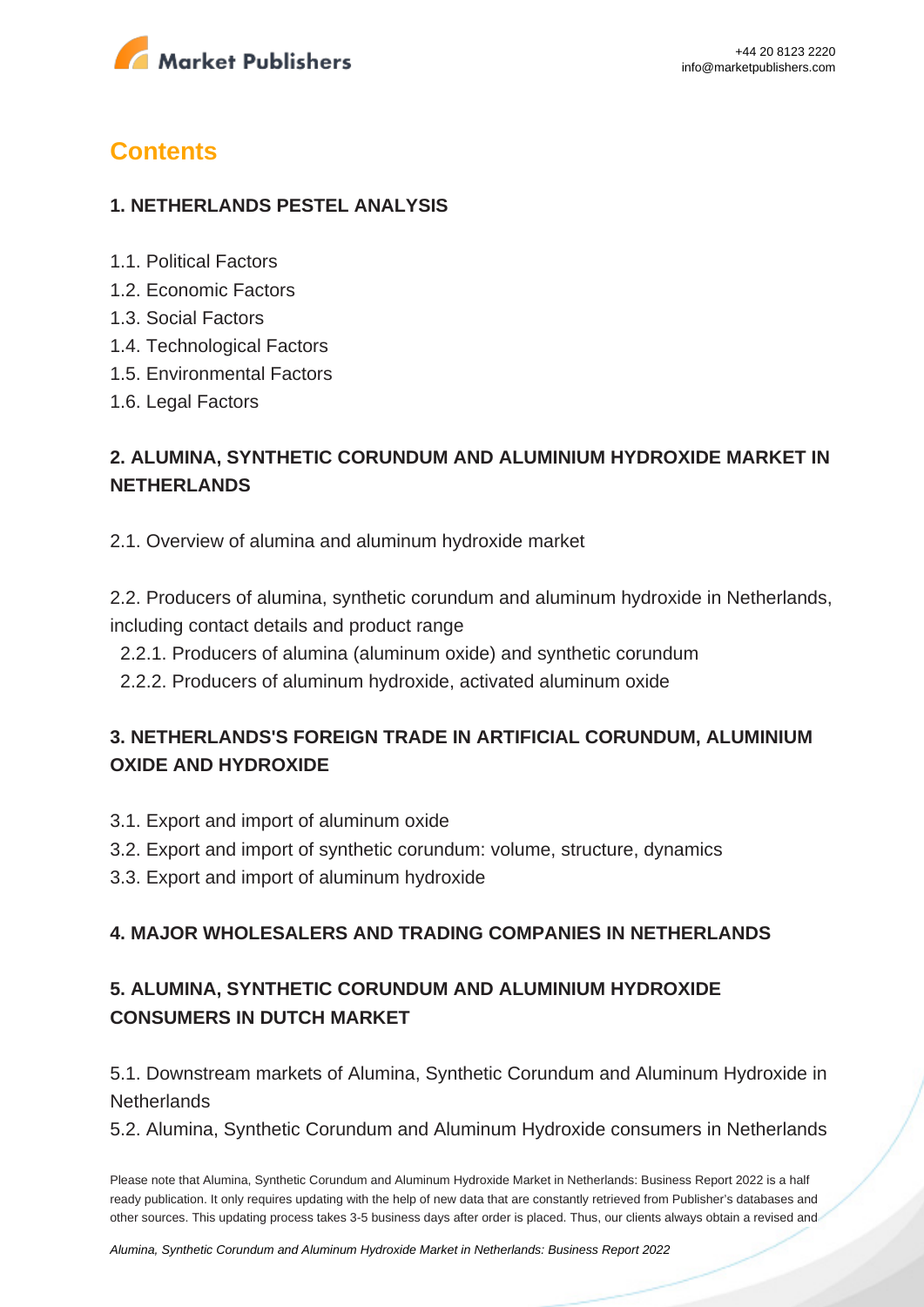

updated version of each report. Please also note that we do not charge for such an updating procedure. BAC Reports has information for more than 25,000 different products available but it is impossible to have all reports updated immediately. That is why it takes 3-5 days to update a report after an order is received.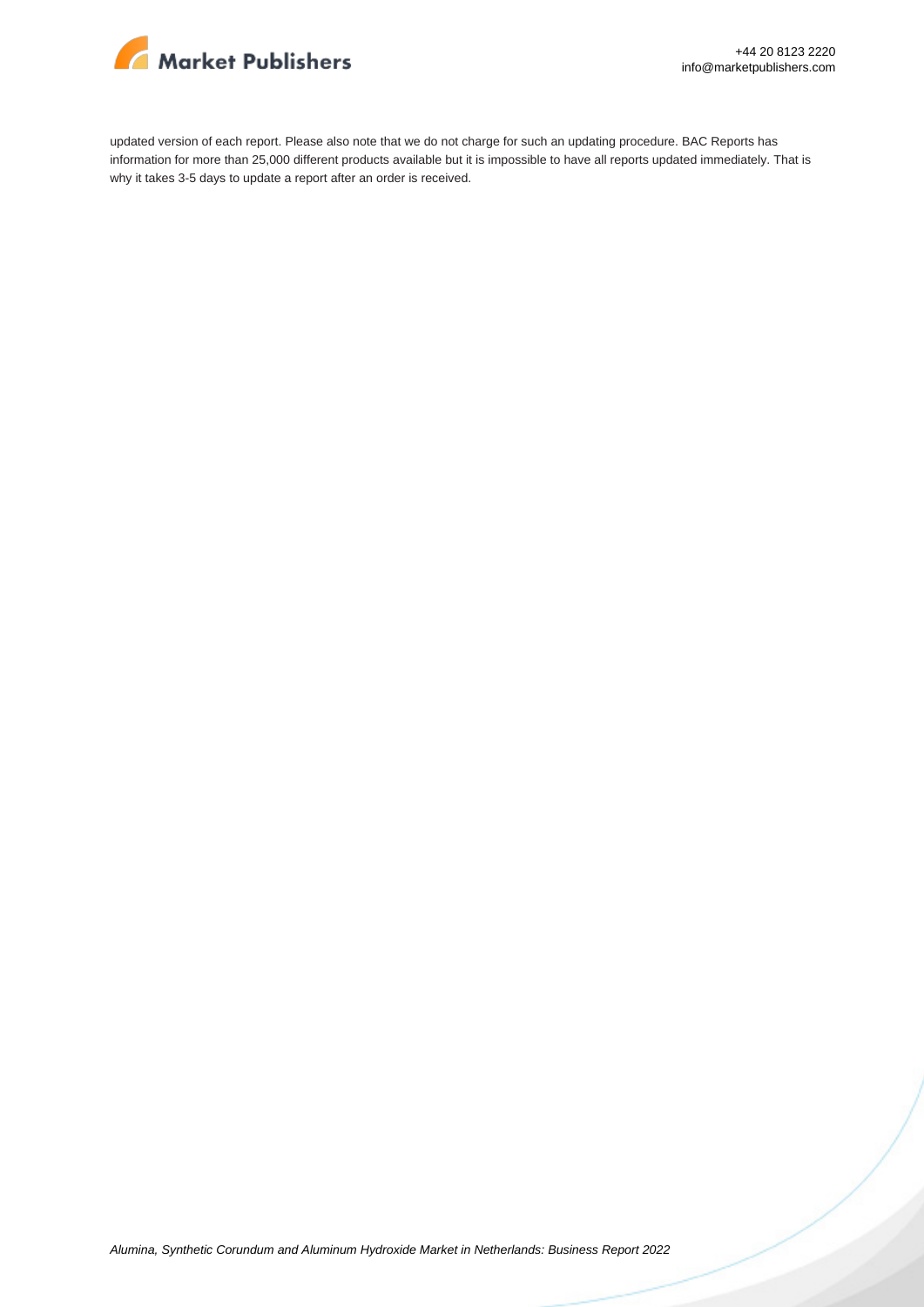

#### I would like to order

Product name: Alumina, Synthetic Corundum and Aluminum Hydroxide Market in Netherlands: Business Report 2022

Product link: [https://marketpublishers.com/r/A3389102AECEN.html](https://marketpublishers.com/report/industry/chemicals_petrochemicals/alumina_synthetic_corundum_n_aluminum_hydroxide_market_in_netherlands_business_report.html)

Price: US\$ 1,160.00 (Single User License / Electronic Delivery) If you want to order Corporate License or Hard Copy, please, contact our Customer Service: [info@marketpublishers.com](mailto:info@marketpublishers.com)

### Payment

To pay by Credit Card (Visa, MasterCard, American Express, PayPal), please, click button on product page [https://marketpublishers.com/r/A3389102AECEN.html](https://marketpublishers.com/report/industry/chemicals_petrochemicals/alumina_synthetic_corundum_n_aluminum_hydroxide_market_in_netherlands_business_report.html)

To pay by Wire Transfer, please, fill in your contact details in the form below:

First name: Last name: Email: Company: Address: City: Zip code: Country: Tel: Fax: Your message:

\*\*All fields are required

Custumer signature

Please, note that by ordering from marketpublishers.com you are agreeing to our Terms & Conditions at<https://marketpublishers.com/docs/terms.html>

To place an order via fax simply print this form, fill in the information below and fax the completed form to +44 20 7900 3970